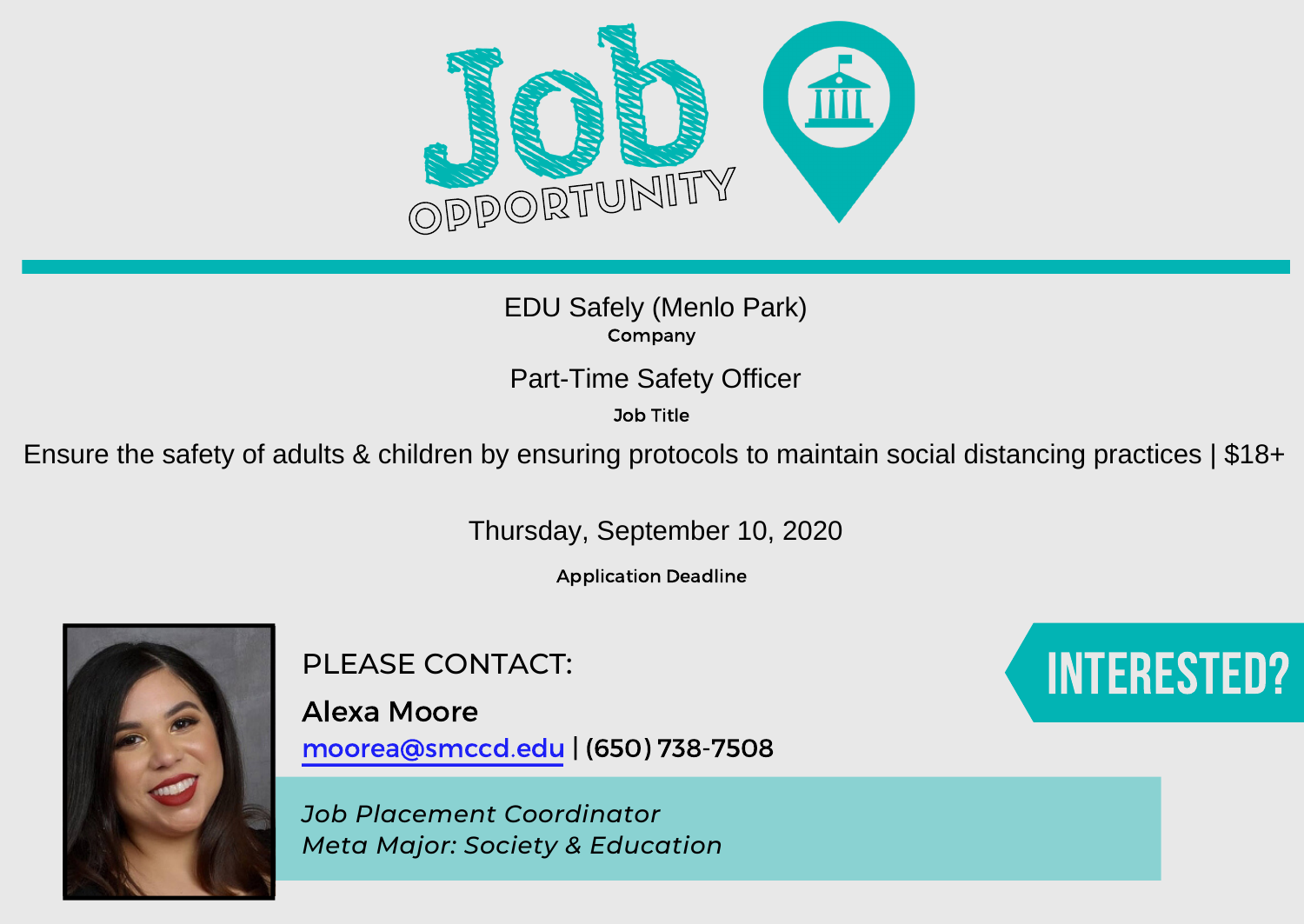

Job Title

EDU Safely (Menlo Park)<br>
Company<br>
Part-Time Learning Leader<br>
Job Title<br>
Work in small groups of ages ranging from 6-10 while still maintaining social distance protocols | \$18+

Thursday, September 10, 2020

Application Deadline



PLEASE CONTACT:

Alexa Moore moorea@smccd.edu | (650) 738-7508

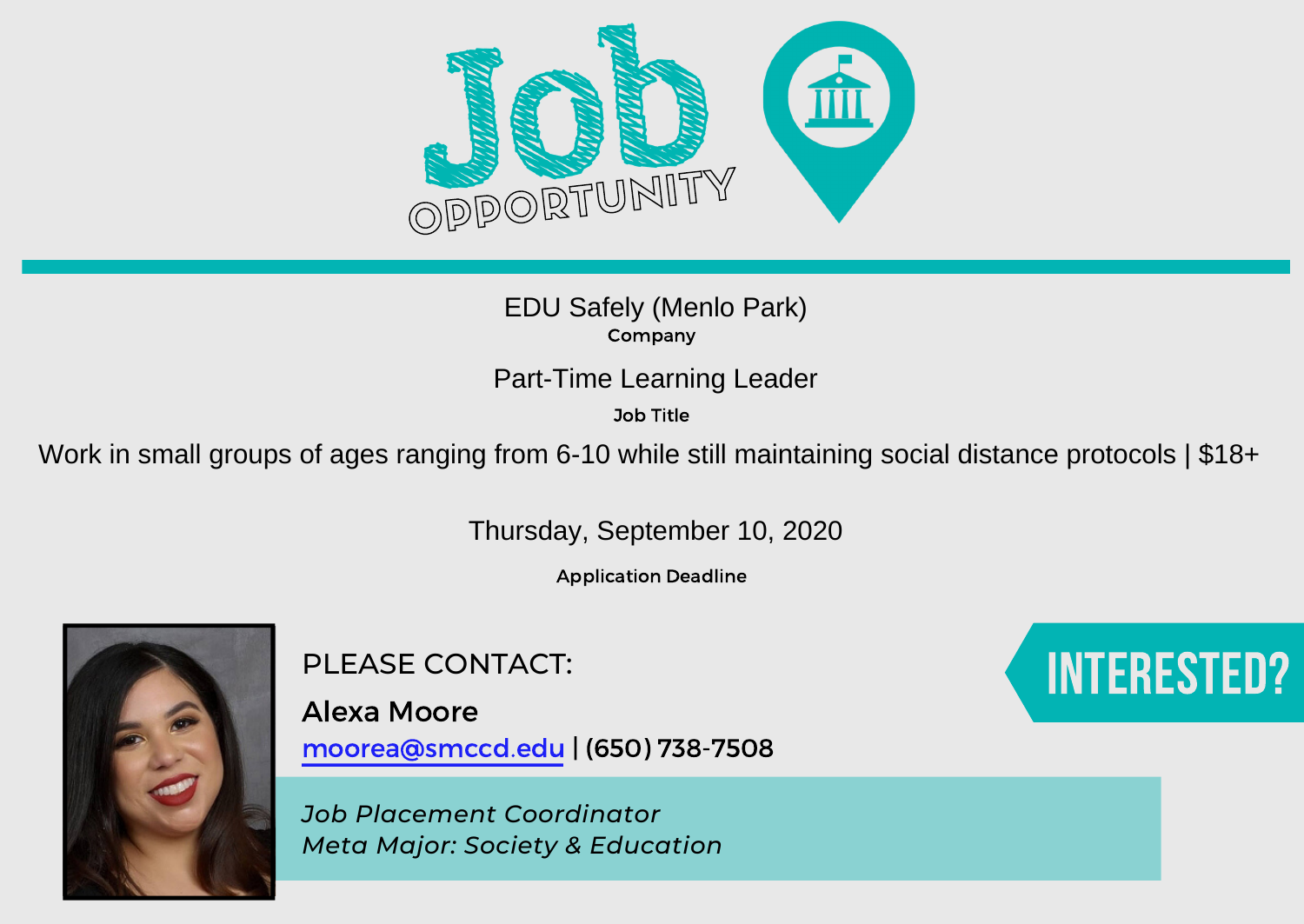

### Company Super Soccer Stars (San Francisco)

Job Title

Part-Time Camp Sports Coach/ Youth Camp Instructor/ Sports POD Instructor<br>
<sup>30b Title</sup><br>
Energetic & motivated individuals with experience in playing sports & passion to work with children | \$18+

Wednesday, August 26, 2020

Application Deadline



PLEASE CONTACT:

Alexa Moore moorea@smccd.edu | (650) 738-7508

*Job Placement Coordinator Meta Major: Society & Education*

# Interested?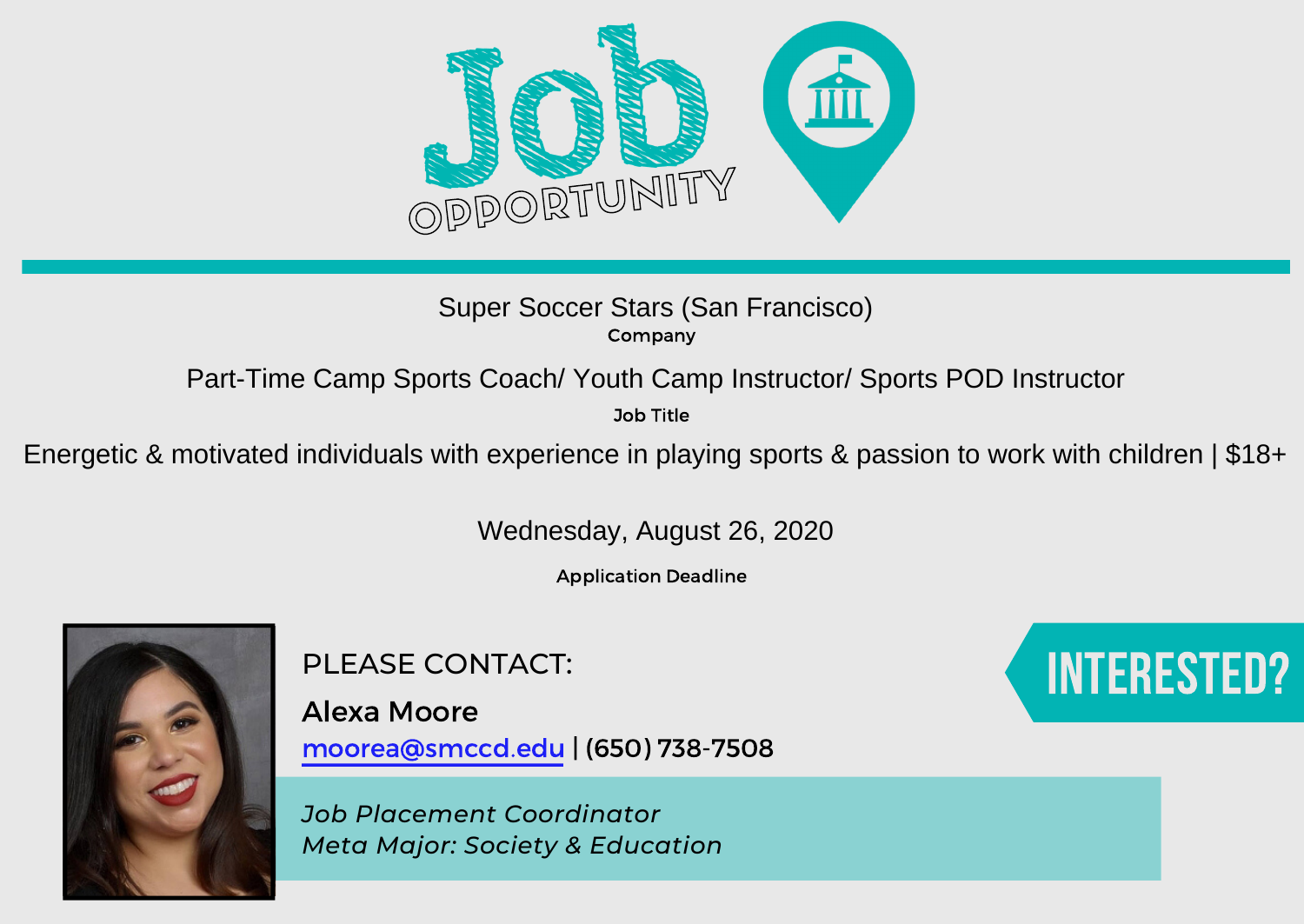

Job Title

Hillsborough Recreation (Hillsborough)<br>Company<br>Full/Part-Time Assistant Group Leader<br>Dob Title<br>Assist camp leaders and gain experience working with youth campers | Ability to Multi-Task | \$18+

Please Contact Job Placement Coordinator Below

Application Deadline



PLEASE CONTACT:

Alexa Moore moorea@smccd.edu | (650) 738-7508

*Job Placement Coordinator Meta Major: Society & Education*

## Interested?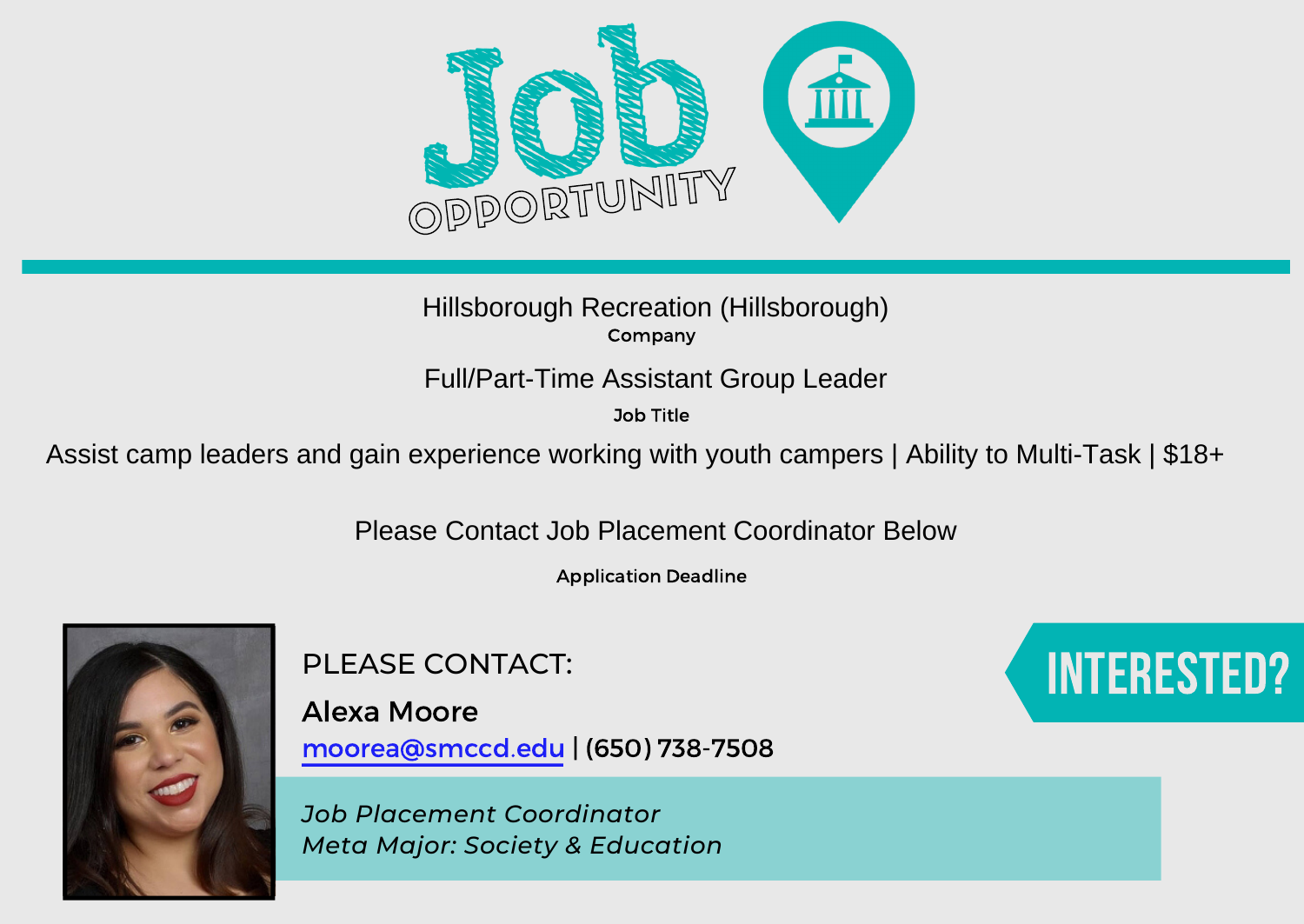

Job Title

Hillsborough Recreation (Hillsborough)<br>Company<br>Full/Part-Time After School Care Group Leader<br>Bring your genuine passion for working with youth to empower, motivate & assist campers | \$18+

Please Contact Job Placement Coordinator Below

Application Deadline



PLEASE CONTACT:

Alexa Moore moorea@smccd.edu | (650) 738-7508

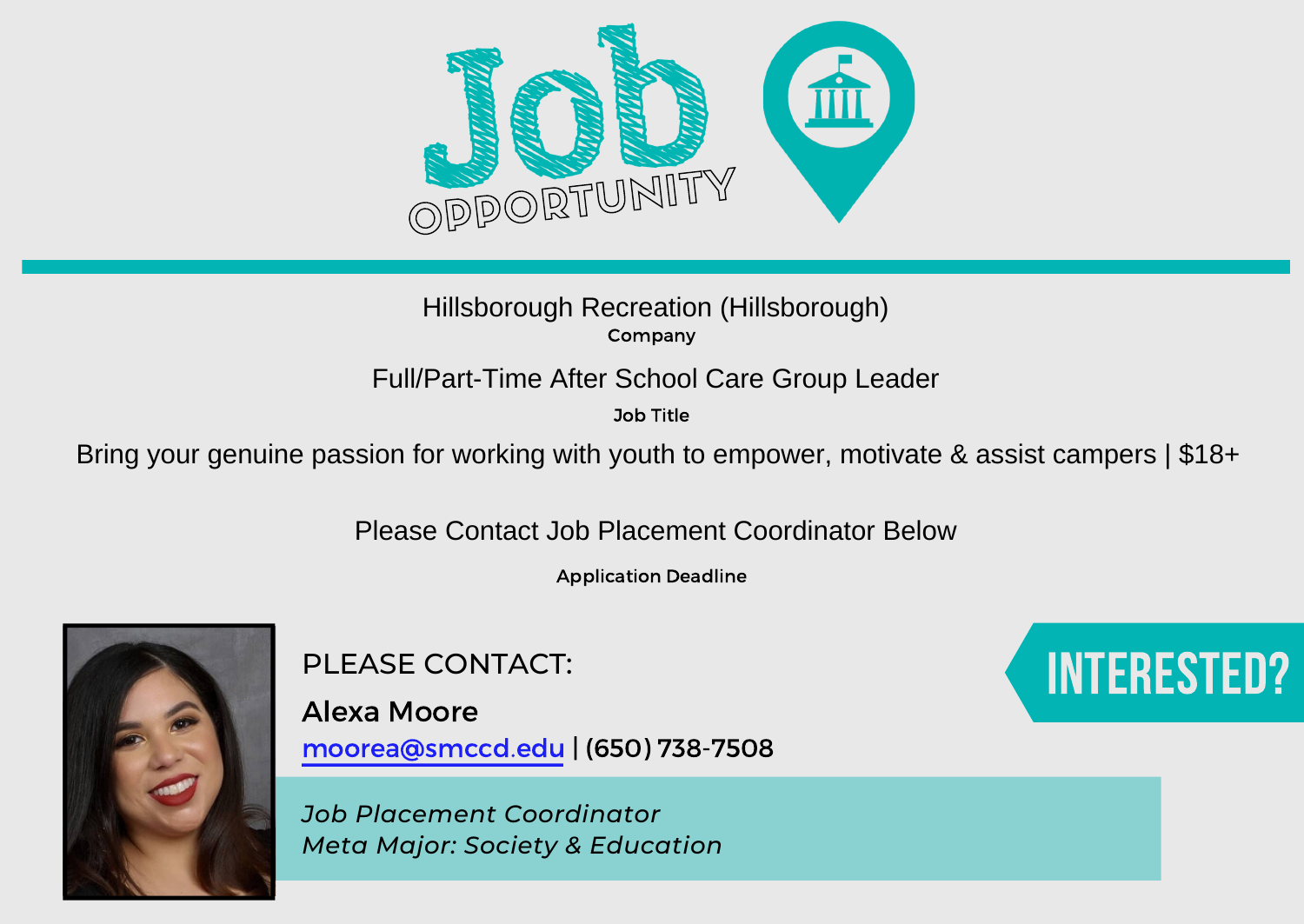

Job Title

Highlands Recreation District (San Mateo)<br>
Drive Bring your creativity and love of children into action through leadership | Some ECE units required | \$16<br>
Part-Time Recreation Leadership | Some ECE units required | \$16

Please Contact Job Placement Coordinator Below

Application Deadline



PLEASE CONTACT:

Alexa Moore moorea@smccd.edu | (650) 738-7508

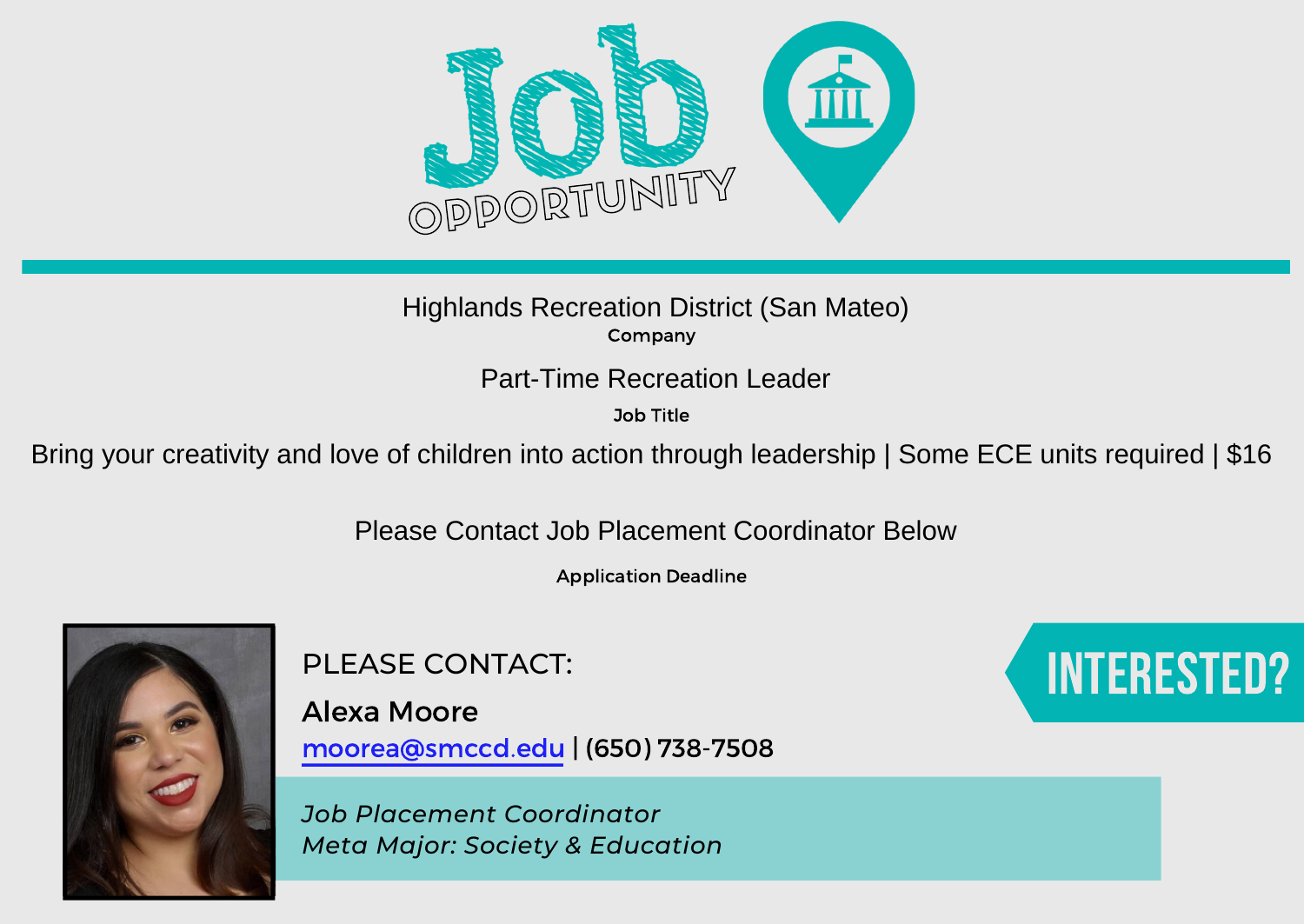

Job Title

Gateway (Various Bay Area Locations)<br>
Full/Part-Time Behavior Therapist/Registered Behavior Therapist<br>
<sup>Job Title</sup><br>Provide 1:1 play-based instruction for children | Paid Training & Opportunities for Growth | \$21.50

Please Contact Job Placement Coordinator Below

Application Deadline



PLEASE CONTACT:

Alexa Moore moorea@smccd.edu | (650) 738-7508

*Job Placement Coordinator Meta Major: Society & Education*

## Interested?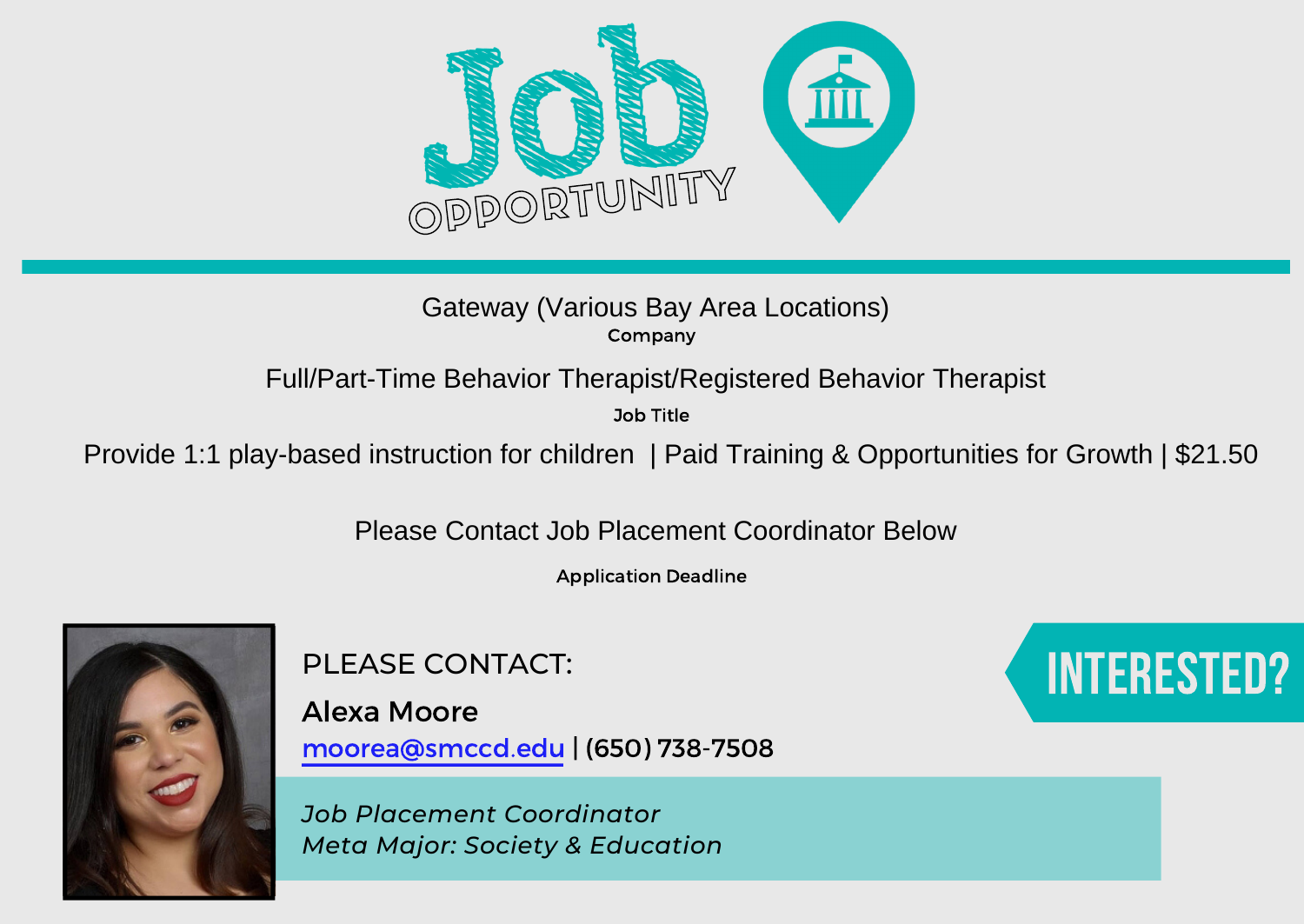

Job Title

Compass SF Home (San Francisco)<br>
Company<br>
Full-Time Safety and Support Ambassador<br>
Job Title<br>
Provide support and more as the first point of contact for clients or guests | Organized & Friendly | \$19+<br>
Please Contact Job P

Application Deadline



PLEASE CONTACT:

Alexa Moore moorea@smccd.edu | (650) 738-7508